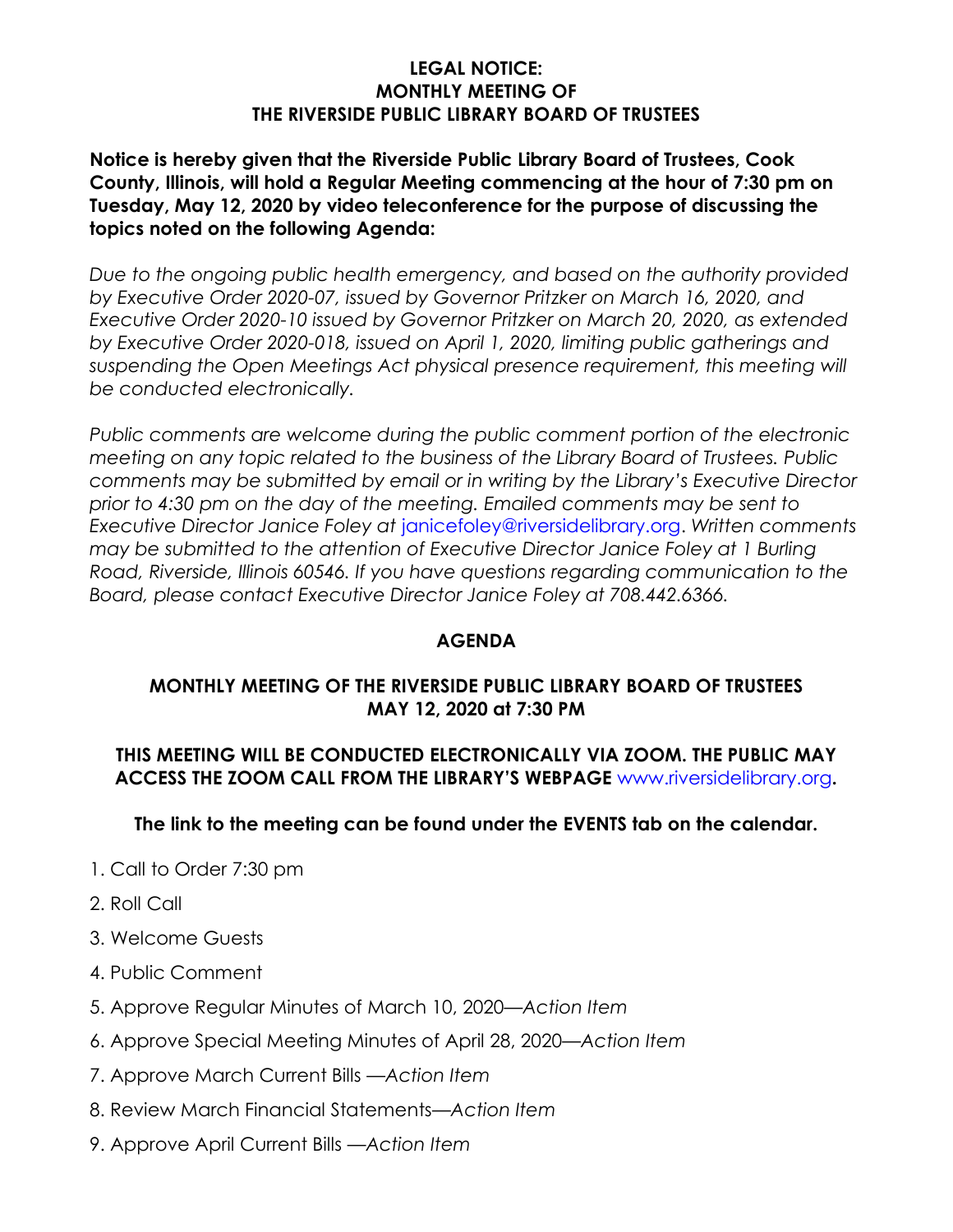- 10. Review April Financial Statements—*Action Item*
- 11. Committee Reports
- A. Finance Michael Flight
- 1. 2019 Legal Fees*—Action Item*
- 2. Library Bonds and Debt Service Schedule
- B. Building & Grounds Ken Circo
- 1. Elevator Bid Information
- C. Policy & Bylaws Patrick White
- D. Technology Michael Hagins
- E. Special Projects Jen Pacourek & Courtney Greve Hack
- 1. Lower Level Renovation
- 2. RBTW 2020 Revenue and Expenses
- 12. Staff Reports: March/April
- A. Children & Youth Services Manager Nora Durbin
- B. Patron Services & Computer Services Manager Sharon Shroyer
- C. Information Services Diane Silva
- 13. Director's Report Janice Foley
- 14. Unfinished Business
- 15. New Business
- A. LIRA Questions Regarding Delivery and Curbside
- B. 2020 Annual Resolution Authorizing Library Nonresident Cards—*Action Item*
- 16. Announcements
- 17. Correspondence & FYIs
- 18. Executive Session

*The Board of Trustees may decide, by a roll call vote, to convene in executive session if there are matters to discuss confidentially, in accordance with the Open Meetings Act.*

19. Adjournment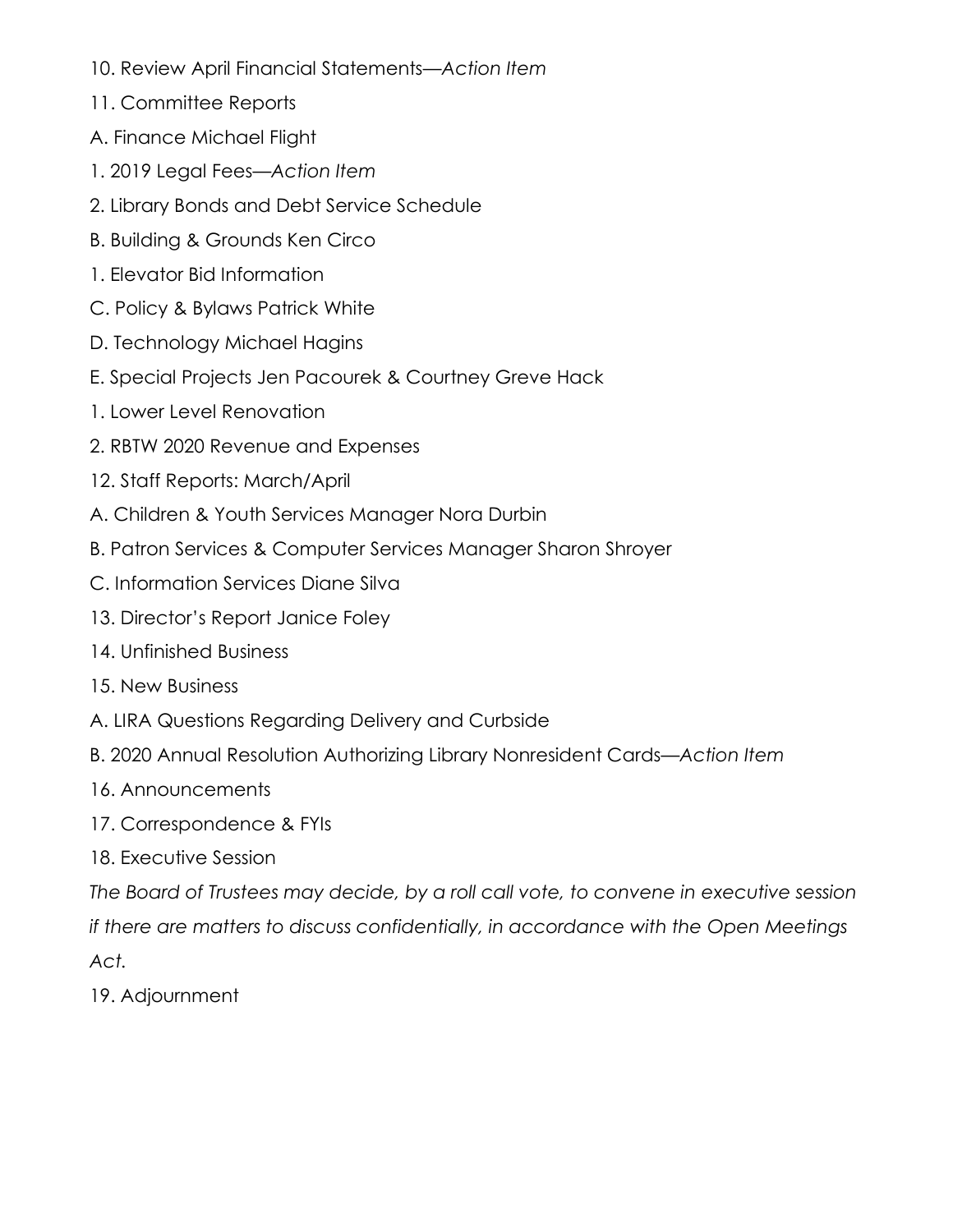## **Minutes of the Special Board Meeting of the Riverside Public Library Board of Trustees March 10, 2020**

**Held Tuesday, March 10, 2020** in the Public Meeting Room of the Riverside Public Library, 1 Burling Road, Riverside, Illinois, called for 7:30 pm.

**In Attendance:** President, Joan Wiaduck; Vice President, Ken Circo; Treasurer, Michael Flight; Secretary, Courtney Greve Hack; Michael Hagins; Jen Pacourek; and Patrick White

**Also in Attendance:** Library Director, Janice A. Foley; Assistant Director, Diane Silva; Bookkeeper, Jane Wilhelm; Administrative Assistant, Christine Legan

Called to order at 7:36 pm by President Joan Wiaduck.

#### **Review of Minutes**

Ken Circo moved, and Jen Pacourek seconded, that the Board approve the minutes of the February 19, 2020 special meeting. Ayes: Circo, Greve Hack, Hagins, Pacourek, White

Nays: None Abstained: None The motion passed.

## **Review of Current Bills**

Courtney Greve Hack moved, and Ken Circo seconded, that the Board approve the payment of payroll checks for department numbers 001 through 004, and accounts payable check numbers 21698 through 21726, 21729 through 21739, 21741through 21746 in the total amount of \$96,509.40, including voided check numbers 21665 through 21681, and 21740, which includes payroll through February 29, 2020. Roll Call Vote:

Ayes: Circo, Greve Hack, Hagins, Pacourek, White Nays: None Abstained: None The motion passed.

## **Review of Financial Statements**

Jen Pacourek moved, and Michael Hagins seconded, that the Board approve the financial statements for February 29, 2020, subject to audit. Roll Call Vote: Ayes: Circo, Greve Hack, Hagins, Pacourek, White Nays: None Abstained: None The motion passed.

# **Committee Reports**

# *Finance—2019 Legal Fees*

The Board decided to defer the vote regarding which fund the Klein, Thorpe and Jenkins invoices should be paid from until after the referendum results on March 17, 2020.

Michael Flight arrived at 7:51 pm.

## *Building & Grounds—Water Fountain ADA Compliance*

Ken Circo moved, and Patrick White seconded, that the Board approve the \$4000 quote from Greg Hannah Plumbing to install the lower unit on the new water fountain in order to make it ADA compliant. The \$4000 will be paid from the Special Reserve Fund. Roll Call Vote:

Ayes: Circo, Flight, Greve Hack, Hagins, Pacourek, White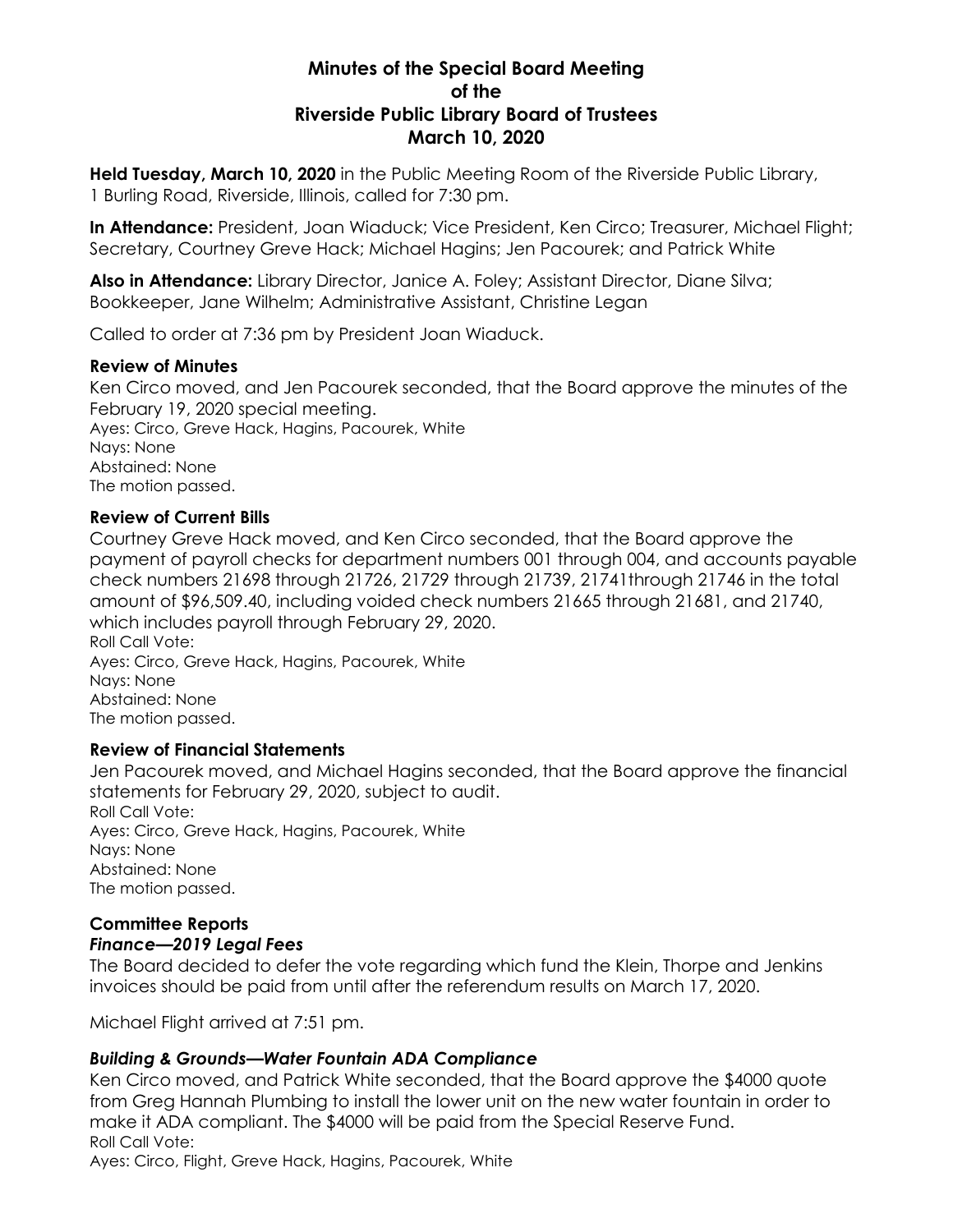Nays: None Abstained: None The motion passed.

#### *Building & Grounds—Elevator Repair*

Ken Circo moved, and Courtney Greve Hack seconded, that pending feedback from legal representation, the Board approve the proposal from Colley Elevator Co. for \$57,559.00 with funds coming from the Working Cash Fund. Roll Call Vote: Ayes: Circo, Flight, Greve Hack, Hagins, Pacourek, White Nays: None Abstained: None The motion passed.

#### *Policy & Bylaws—Security Cameras*

Michael Flight moved, and Jen Pacourek seconded, that the Board approve one security camera in the Early Learners Area for under \$1000 with funds coming from Equipment Maintenance. Roll Call Vote: Ayes: Circo, Flight, Hagins, Pacourek, White Nays: None Abstained: Greve Hack The motion passed.

Michael Flight moved, and Courtney Greve Hack seconded, that the Board reconsider the vote on a security camera in the Early Learners Area pending information on practices of other libraries. Ayes: Circo, Flight, Greve Hack, Hagins, Pacourek Nays: White Abstained: None The motion passed.

## *Policy & Bylaws—Tutoring Policy*

Ken Circo moved, and Jen Pacourek seconded, that the Board approve the Tutoring Policy, subject to amendments. Ayes: Circo, Flight, Greve Hack, Hagins, Pacourek, White Nays: None Abstained: None The motion passed.

## *Policy & Bylaws—Public Meeting Room Policy*

Ken Circo moved, and Michael Hagins seconded, that the Board approve the Public Meeting Room Policy, subject to amendments. Ayes: Circo, Flight, Greve Hack, Hagins, Pacourek, White Nays: None Abstained: None The motion passed.

## *Technology*

Michael Hagins recapped the most recent technology meeting. A summary is available in Sharon Shroyer's staff report.

Michael Hagins reported that the Library's access to the online archives of the Chicago Tribune will be cancelled as of April 1 due to the expense of nearly \$5,000 and low patron usage. The Library is in the process of testing Flipster for digital access to magazines.